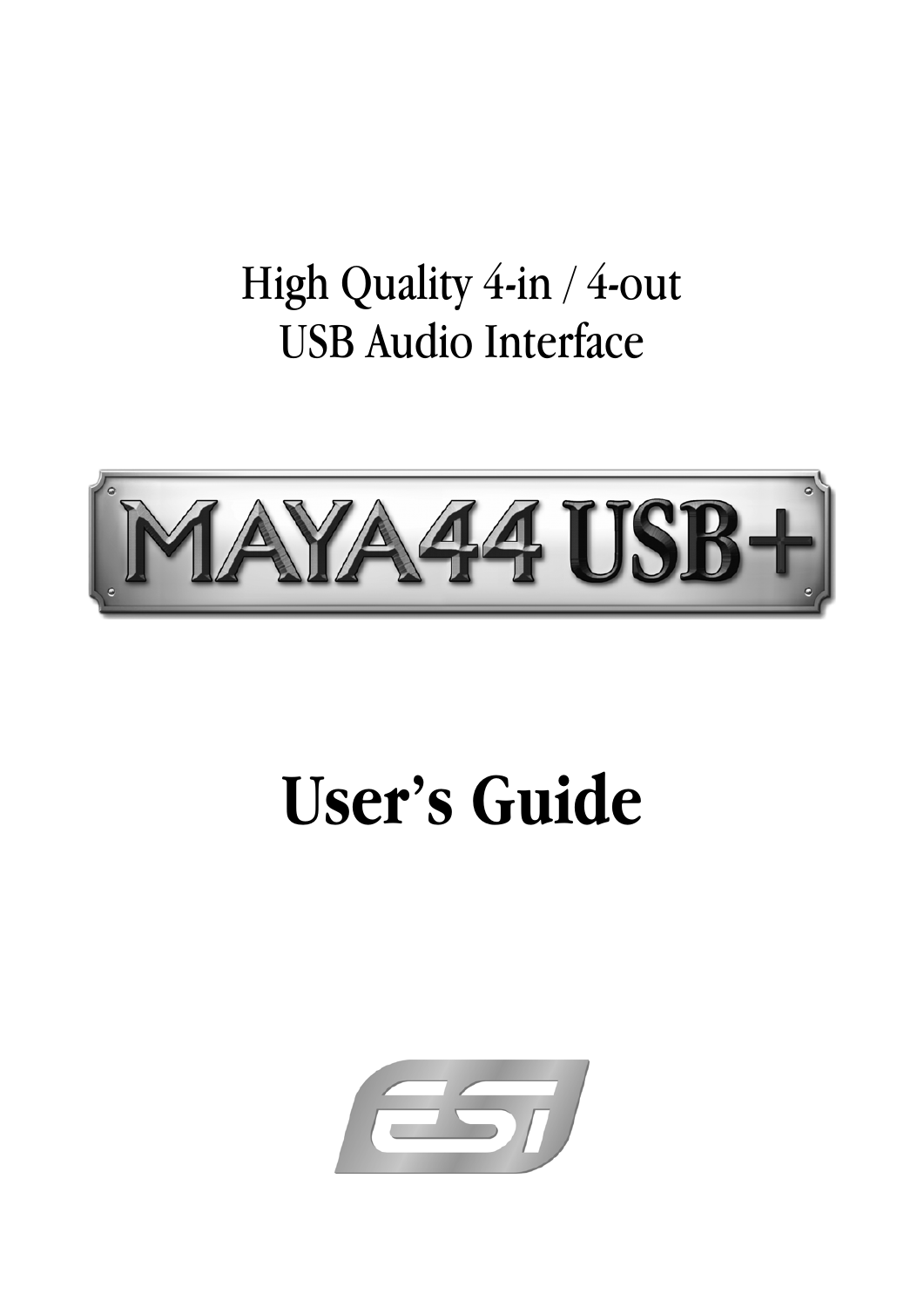### **ESI - Copyright © 2012**

Revision 1, November 2012

**www.esi-audio.com**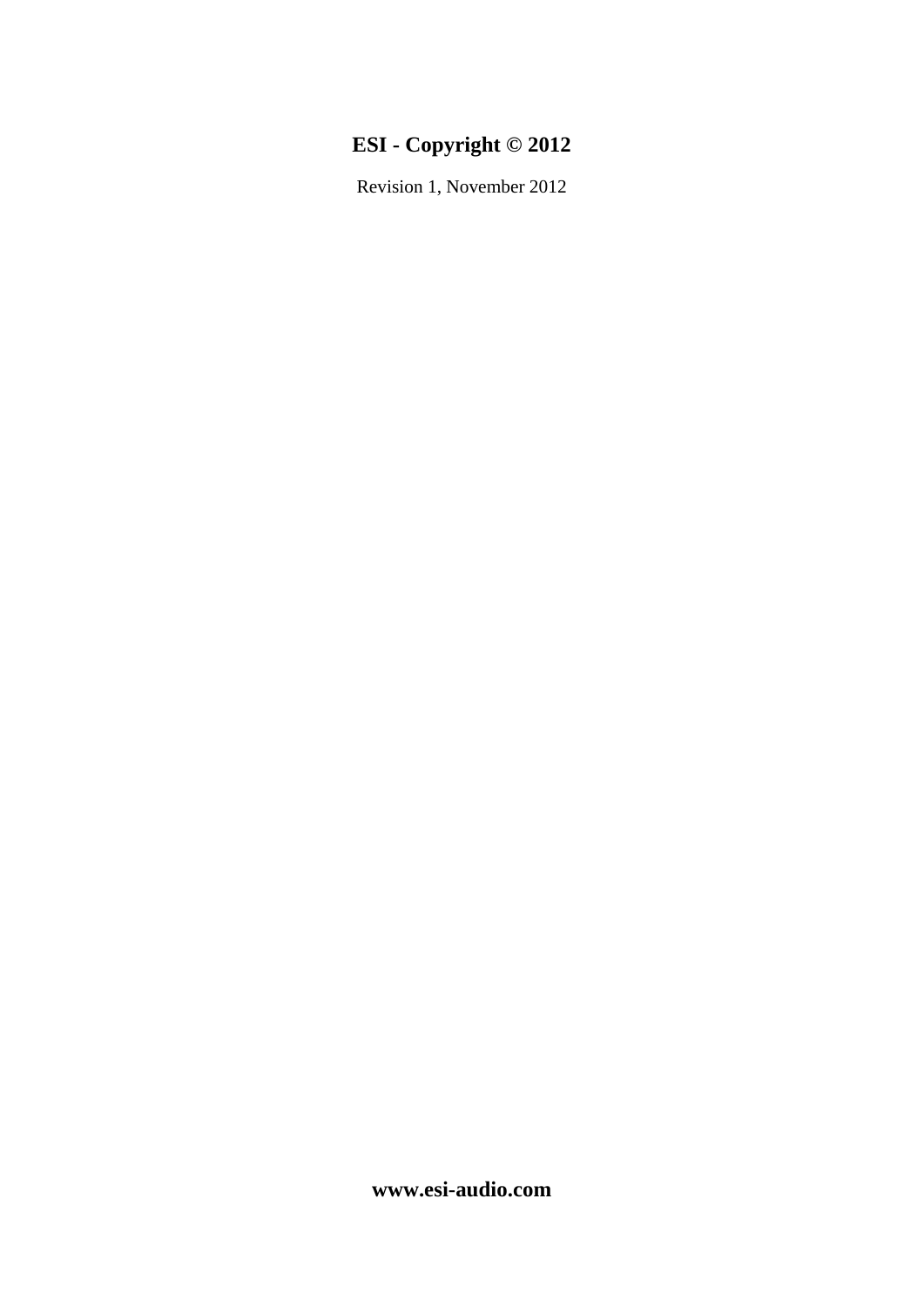### **INDEX**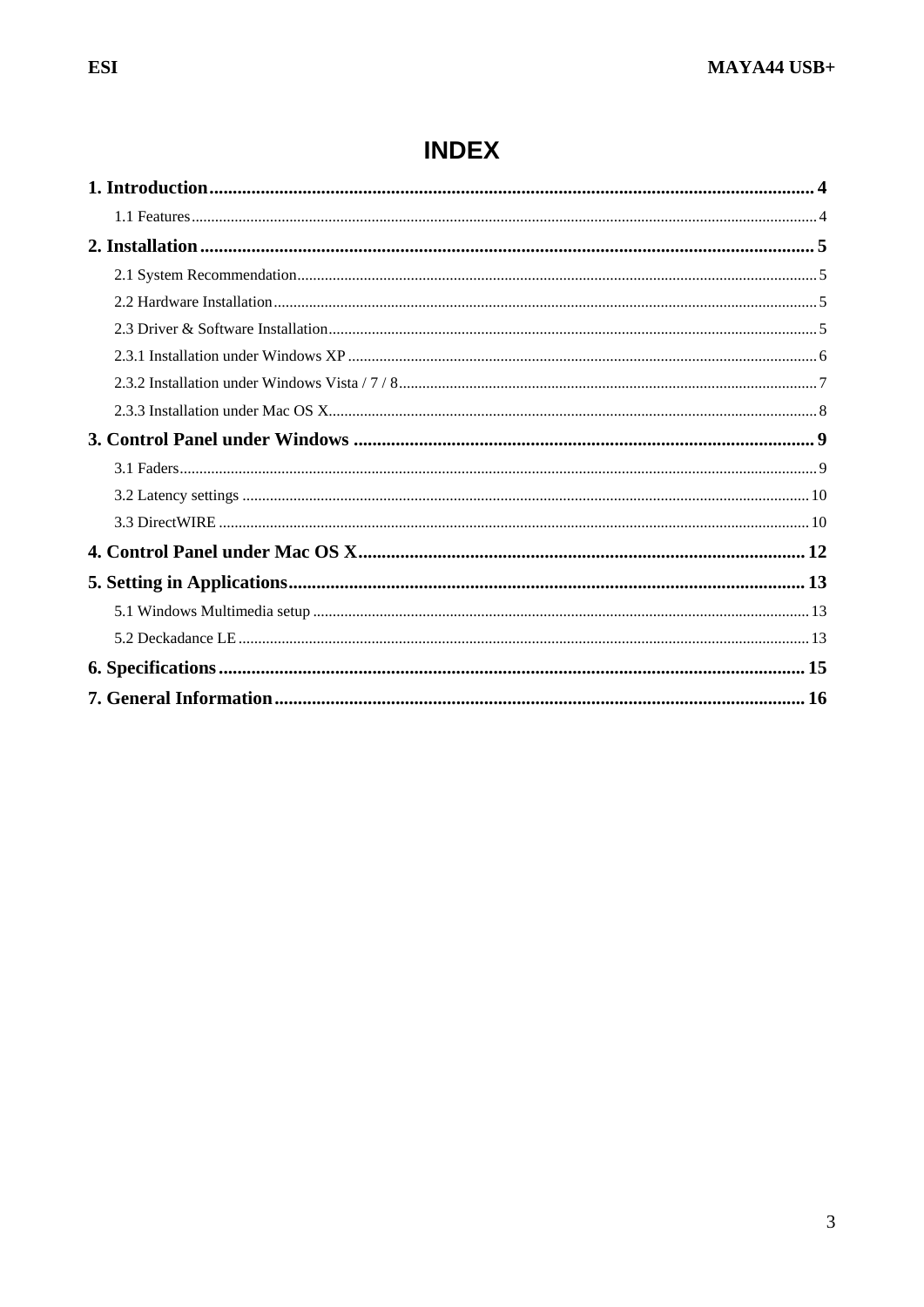### **1. Introduction**

MAYA44 USB+ is a powerful, yet affordable, USB audio solution for home recording - a perfect solution for mobile live and recording applications!

Besides standard recording and playback functionality, MAYA44 USB+ provides what's needed for professional music production. In its compact case MAYA44 USB+ provides 4 analog input and 4 analog output channels with RCA connectors and a combined optical S/PDIF digital output / stereo headphone output.

With support for ASIO 2.0, CoreAudio and MME / WDM, MAYA44 USB+ is compatible to all major music and DJ applications like Cubase, Logic, Sonar, Reason, Reaktor, MixVibes, Traktor DJ Studio, BPM Studio and much more.

Just plug it in and it works!

### **1.1 Features**

The MAYA44 USB+ hardware has these main features:



- 1. USB connection port (connects to your computer with the supplied cable)
- 2. Power & I/O activity LEDs
- 3. Input / Output channel LEDs, showing active input and output signals
- 4. S/PDIF optical output plus headphone output (channel 1 and 2) as a combo connector
- 5. 4 analog outputs (Line Out  $1/2$  channel 4 to 1)
- 6. 4 analog inputs (Line In  $1/2$  channel 4 to 1)

The cool compact design allows you to take MAYA44 USB+ with you, wherever you go. As companion to a notebook computer, you can take your projects or your DJ setup with you. MAYA44 USB+ is simple to install and even easier to use. Working with samples, as a DJ, with software synthesizers or recording software has never been easier, with the help from MAYA44  $IISB+$ .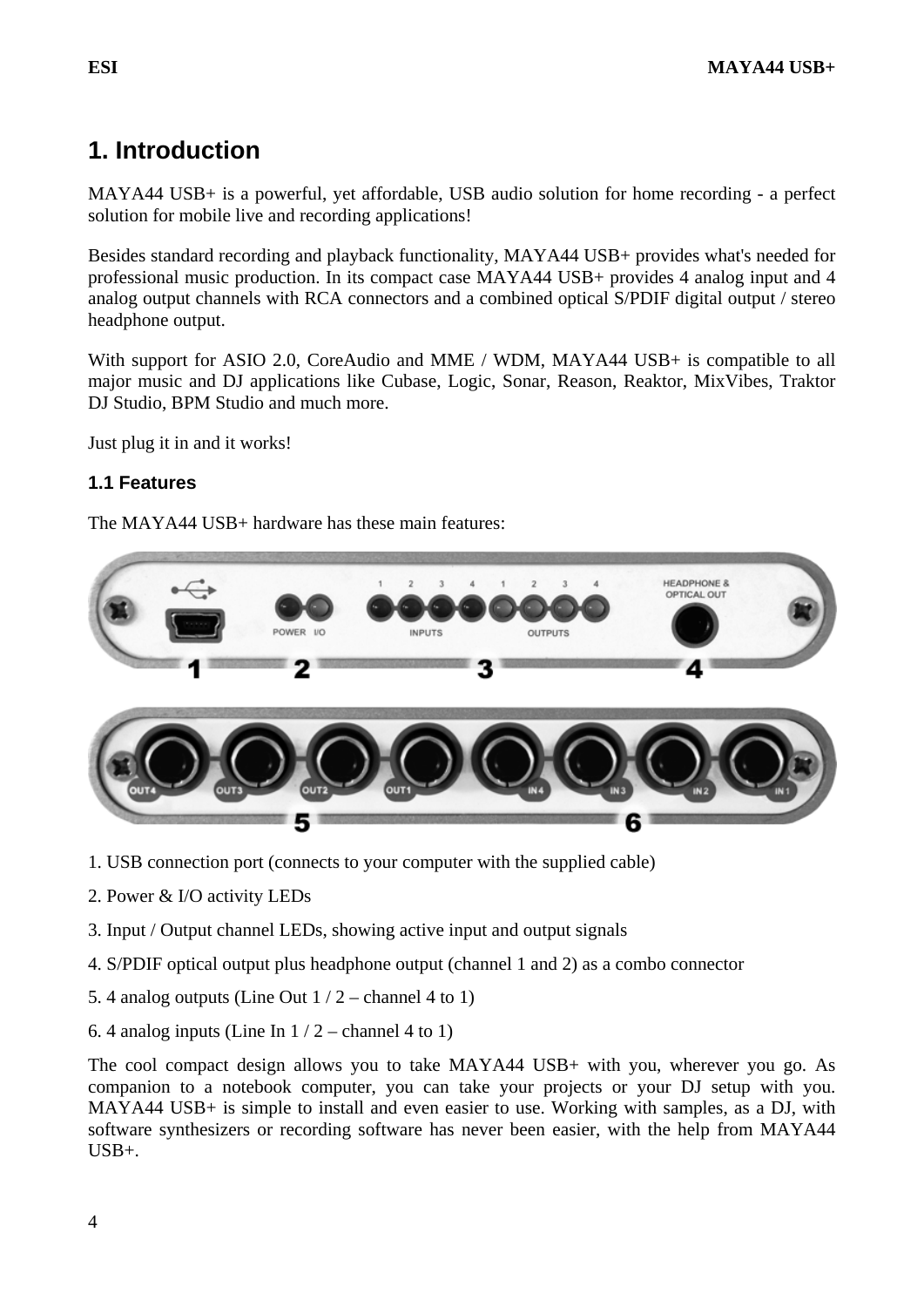### **2. Installation**

### **2.1 System Recommendation**

MAYA44 USB+ is not simply a standard digital audio interface card, but a high-resolution device capable of advanced processing of audio content. Even though MAYA44 USB+ is built to have low-CPU resource dependability, system specifications play a key part in the MAYA44 USB+s performance. Systems with more advanced components are generally recommended.

### **Minimum System Requirements**

### **PC**

- Intel Pentium III 600MHz CPU or comparable AMD CPU (or equivalent)
- Windows XP or Windows Vista / 7 / 8 (32- and 64-bit) operating system
- 1 available USB port
- at least 2 GB RAM
- high quality audio software with ASIO support recommended

### **Mac**

- Macintosh with Intel CPU
- 1 available USB port
- at least 2 GB RAM
- Mac OS X 10.4 or higher

### **2.2 Hardware Installation**

MAYA44 USB+ is simply connected to an available USB port of your computer. A separate power supply is not required, as MAYA44 USB+ is a USB powered device. Simply install the hardware by plugging it into your computer with the supplied cable.



*USB port of a computer* 

### **2.3 Driver & Software Installation**

After the connection of MAYA44 USB+, the operating system automatically detects it as a new hardware device. Modern operating systems like Windows XP, Windows Vista/7/8 or Mac OS X usually detect the hardware directly and are installing the correct USB audio drivers automatically.

You can use MAYA44 USB+ already now in typical consumer audio applications that do not need special professional ASIO driver support. Under Windows XP this could be for example programs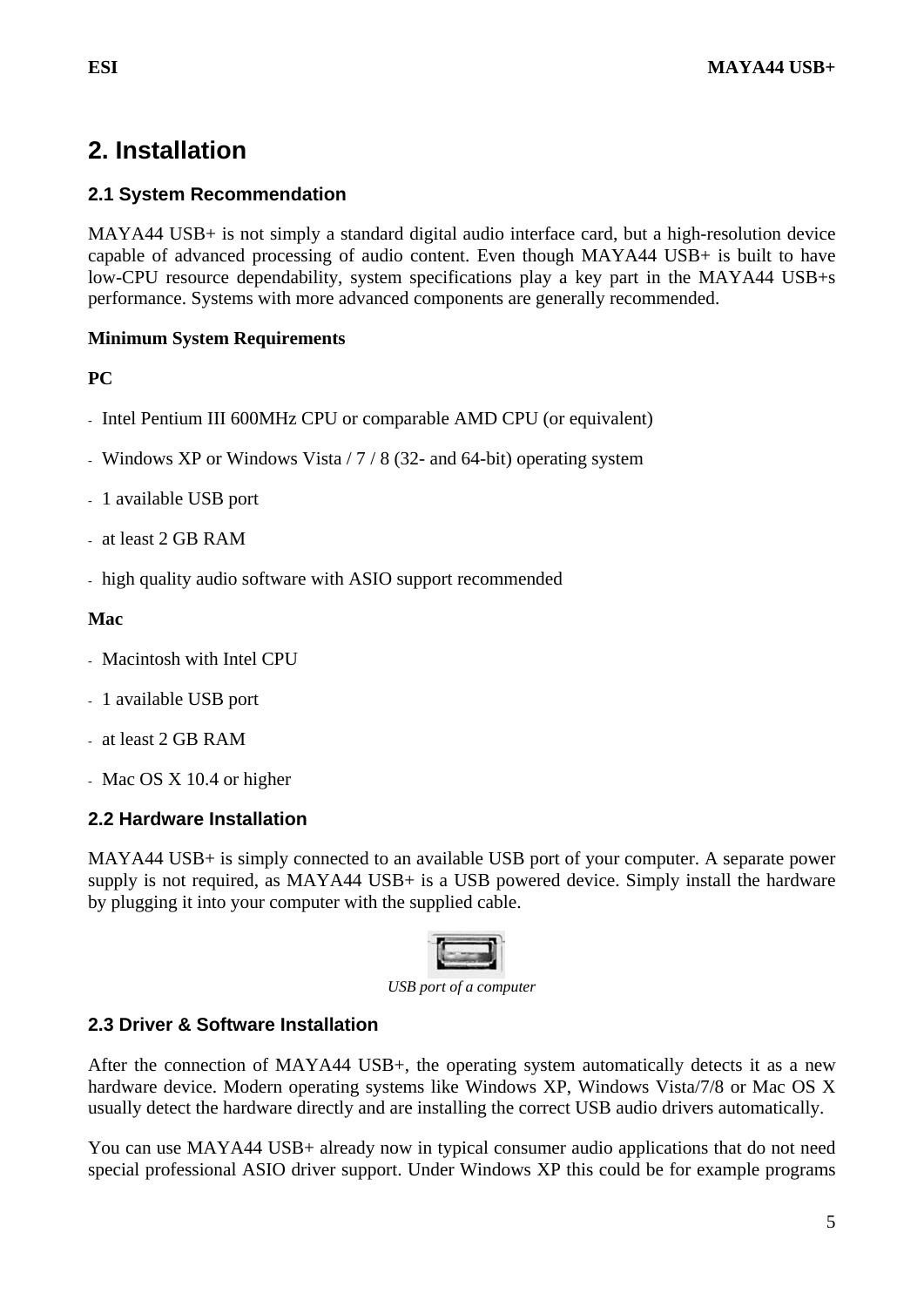used for DVD playback or more simple DJ applications that don't require ASIO. Under Mac OS X this could be applications like Garageband.

### **2.3.1 Installation under Windows XP**

Unplug the device before you start the installer if it is already connected. Then launch *setup.exe* from the *MAYA44 USB+/Windows* folder of the included driver CD or from a download of a recent driver from our website.

You will now see a dialog as shown on the left picture below. Click *Next*. You can define the target directory for the installation now. Confirm it with *Next*.

| 景 ESI- MAYA44USB Audio Driver Setup |                                                                                                                                                                                                                              | 景 ESI- MAYA44USB Audio Driver Setup                                                                                                                   |
|-------------------------------------|------------------------------------------------------------------------------------------------------------------------------------------------------------------------------------------------------------------------------|-------------------------------------------------------------------------------------------------------------------------------------------------------|
| ⊷                                   | Welcome to ESI-MAYA44USB Audio Driver Setup program.<br>This program will install ESI- MAYA44USB Audio Driver on your<br>computer.                                                                                           | <b>Destination Location</b>                                                                                                                           |
|                                     | Before you continue, please disconnect your USB<br>audio device(s) from this computer system.                                                                                                                                | Setup will install ESI-MAYA44USB Audio Driver in the following folder.<br>To install into a different folder, click Browse and select another folder. |
|                                     | It is strongly recommended that you exit all Windows programs<br>before running this Setup program.<br>Click Cancel to quit Setup and close any programs you have<br>running. Click Next to continue with the Setup program. | You can choose not to install ESI-MAYA44USB Audio Driver by clicking Cancel to exit<br>Setup.                                                         |
|                                     |                                                                                                                                                                                                                              | <b>Destination Eolder</b>                                                                                                                             |
|                                     |                                                                                                                                                                                                                              | Browse<br>C:\Programme\ESI\MAYA44USB<br>Wise Installation Wizard®                                                                                     |
|                                     | Cancel<br>Next                                                                                                                                                                                                               | Next<br>Cancel<br>< Back                                                                                                                              |

The installer now informs you that the driver installation will start as shown on the left picture below. Confirm this with *Next*. During the following process you will see a dialog box once or several times that informs you that the driver software has not passed Windows Logo testing. Please be assured that our drivers have been tested in various different ways and are OK to be used. Confirm any such dialog with *Continue Anyway*.

| 是 ESI-MAYA44USB Audio Driver Setup |                                                                                                                                                                                                                                                                                                    |                     |                                                                                                                                                                                                                                                                                                                                                                                                                                                                                                                          |
|------------------------------------|----------------------------------------------------------------------------------------------------------------------------------------------------------------------------------------------------------------------------------------------------------------------------------------------------|---------------------|--------------------------------------------------------------------------------------------------------------------------------------------------------------------------------------------------------------------------------------------------------------------------------------------------------------------------------------------------------------------------------------------------------------------------------------------------------------------------------------------------------------------------|
|                                    | Setup will now prepare your system for installation of device<br>drivers.<br>During this process the system may prompt you to confirm<br>installation of software that has not passed Windows Logo<br>testing. Please select [Continue Anyway] to confirm installation.<br>Click Next to continue. | $\ddot{\mathbf{r}}$ | <b>Software Installation</b><br>The software you are installing has not passed Windows Logo<br>testing to verify its compatibility with Windows XP. [Tell me why<br>this testing is important.)<br>Continuing your installation of this software may impair<br>or destabilize the correct operation of your system<br>either immediately or in the future. Microsoft strongly<br>recommends that you stop this installation now and<br>contact the software vendor for software that has<br>passed Windows Logo testing. |
|                                    | Cancel<br>Next >                                                                                                                                                                                                                                                                                   |                     | STOP Installation<br>Continue Anyway                                                                                                                                                                                                                                                                                                                                                                                                                                                                                     |

You will now be prompted to connect the hardware on the next dialog that is shown below on the left. Plug in MAYA44 USB+. Do not click *Next* yet. During the driver installation, Windows might again prompt you to confirm the Windows Logo testing dialog once or several times with *Continue Anway* before the driver installation is finalized.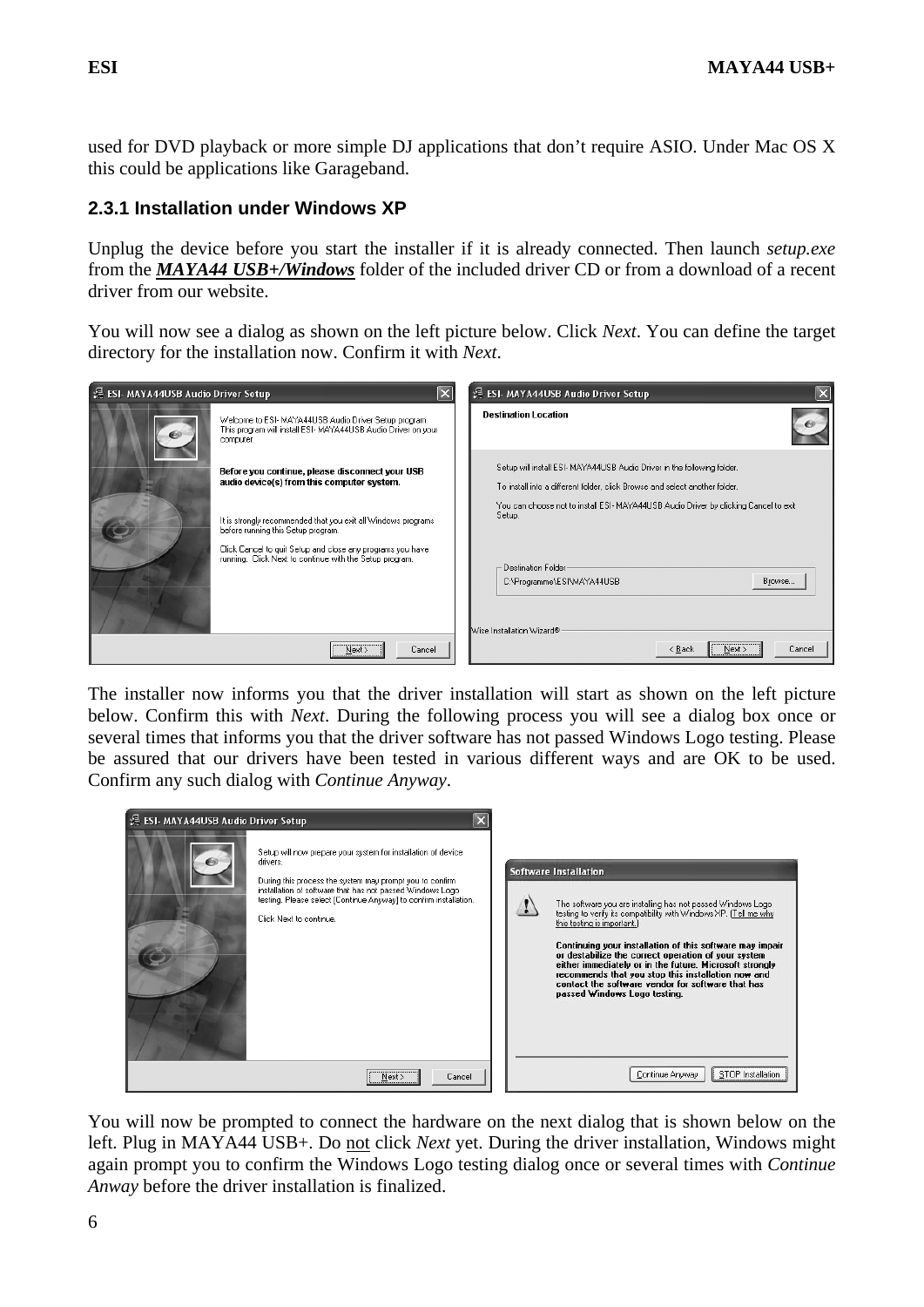|                                                                                                | <b>Hardware Installation</b> |                                                                                                                                                                                                                                                                                                                       |  |
|------------------------------------------------------------------------------------------------|------------------------------|-----------------------------------------------------------------------------------------------------------------------------------------------------------------------------------------------------------------------------------------------------------------------------------------------------------------------|--|
|                                                                                                |                              | The software you are installing for this hardware:<br>MAYA44USB Controller driver                                                                                                                                                                                                                                     |  |
|                                                                                                |                              | has not passed Windows Logo testing to verify its compatibility<br>with Windows XP. (Tell me why this testing is important.)                                                                                                                                                                                          |  |
| Information<br>To finish the installation connect your device to this computer and turn it on. |                              | Continuing your installation of this software may impair<br>or destabilize the correct operation of your system<br>either immediately or in the future. Microsoft strongly<br>recommends that you stop this installation now and<br>contact the hardware vendor for software that has<br>passed Windows Logo testing. |  |
| <br>ОК<br>                                                                                     |                              | STOP Installation<br>Continue Anyway                                                                                                                                                                                                                                                                                  |  |

You can now finally click *Next* on the *ESI MAYA44 USB Audio Driver Setup* dialog. The installation is now finished. To confirm this, please check if the ESI icon is displayed in the taskbar notification area as shown below. Sometimes a reboot is required.



If yes, the driver installation has been completed successfully.

### **2.3.2 Installation under Windows Vista / 7 / 8**

Unplug the device before you start the installer if it is already connected. Then launch *setup.exe* from the *MAYA44 USB+/Windows* folder of the included driver CD or from a download of a recent driver from our website.

When launching the installation, Windows Vista / 7 / 8 might prompt a security message. Make sure to allow the installation. You will then see a dialog as shown on the left picture below. Click *Next*. You can define the target directory for the installation now. Confirm it with *Next*.

| 图 ESI- MAYA44USB Audio Driver Setup | P.S                                                                                                                                                                                                                                                                                                                           | $\mathbf{X}$<br>ESI- MAYA44USB Audio Driver Setup                                                                                                                                                                                                                                                                          |
|-------------------------------------|-------------------------------------------------------------------------------------------------------------------------------------------------------------------------------------------------------------------------------------------------------------------------------------------------------------------------------|----------------------------------------------------------------------------------------------------------------------------------------------------------------------------------------------------------------------------------------------------------------------------------------------------------------------------|
|                                     | Welcome to ESI-MAYA44USB Audio Driver Setup program.<br>This program will install ESI- MAYA44USB Audio Driver on your<br>computer.                                                                                                                                                                                            | <b>Destination Location</b>                                                                                                                                                                                                                                                                                                |
|                                     | Before you continue, please disconnect your USB<br>audio device(s) from this computer system.<br>It is strongly recommended that you exit all Windows programs<br>before running this Setup program.<br>Click Cancel to quit Setup and close any programs you have<br>running. Click Next to continue with the Setup program. | Setup will install ESI-MAYA44USB Audio Driver in the following folder.<br>To install into a different folder, click Browse and select another folder.<br>You can choose not to install ESI-MAYA44USB Audio Driver by clicking Cancel to exit<br>Setup.<br>- Destination Eolder<br>Browse<br>C:\Program Files\ESI\MAYA44USB |
|                                     | Cancel<br>Next                                                                                                                                                                                                                                                                                                                | Wise Installation Wizard®<br>Cancel<br>< Back<br>$N$ ext >                                                                                                                                                                                                                                                                 |

The installer now informs you that the driver installation will start as shown on the left picture below. Confirm this with *Next*. During the following process you might see a *Windows Security* dialog box once or several times that asks you for confirmation to install the driver software. Confirm any such dialog with *Install*.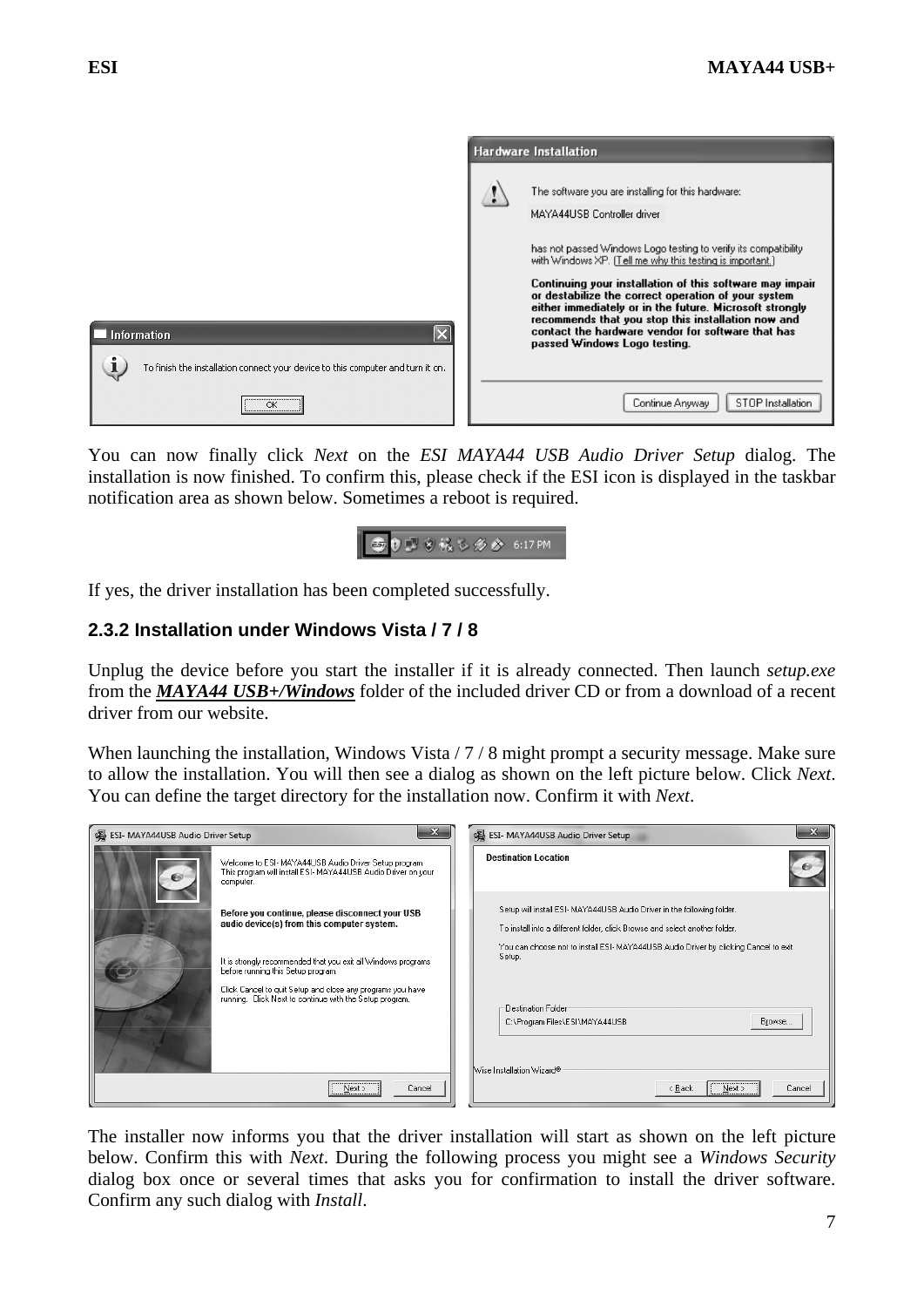

You will now be prompted to connect the hardware on the next dialog that is shown below on the left. Plug in MAYA44 USB+. Do not click *Next* yet. Instead, wait a few seconds for the automatic device driver installation. You can monitor this in the task notification area where Windows Vista / 7 informs that the driver is installed via a bubble message box.

| Information |                                                                                    |
|-------------|------------------------------------------------------------------------------------|
|             | To finish the installation connect your device to this computer and turn<br>it on. |
|             | OK                                                                                 |

You can now finally click *Next* on the *ESI MAYA44 USB Audio Driver Setup* dialog. The installation is now finished. To confirm this, please check if the ESI icon is displayed in the taskbar notification area as shown below. Sometimes a reboot is required.



If yes, the driver installation has been completed successfully.

### **2.3.3 Installation under Mac OS X**

Mac OS X already provides support for class compliant USB audio devices such as MAYA44 USB+. This means that no software or driver needs to be installed to use MAYA44 USB+ under Mac OS X. Simply connect the unit with the supplied USB cable to your Mac and you can start using it.

To make the usage more simple, we provide a control panel application that can be installed from the included CD (*MAYA44 USB+/Mac OS X* folder) or downloaded on our website. To install it, open the *.dmg* file and then launch the installer by double clicking the contained *.pkg* package file. Follow the instructions on screen to install it.

Controlling some of the basic options of MAYA44 USB+ under Mac OS X can also be done via the *Audio MIDI Setup* utility from Mac OS X.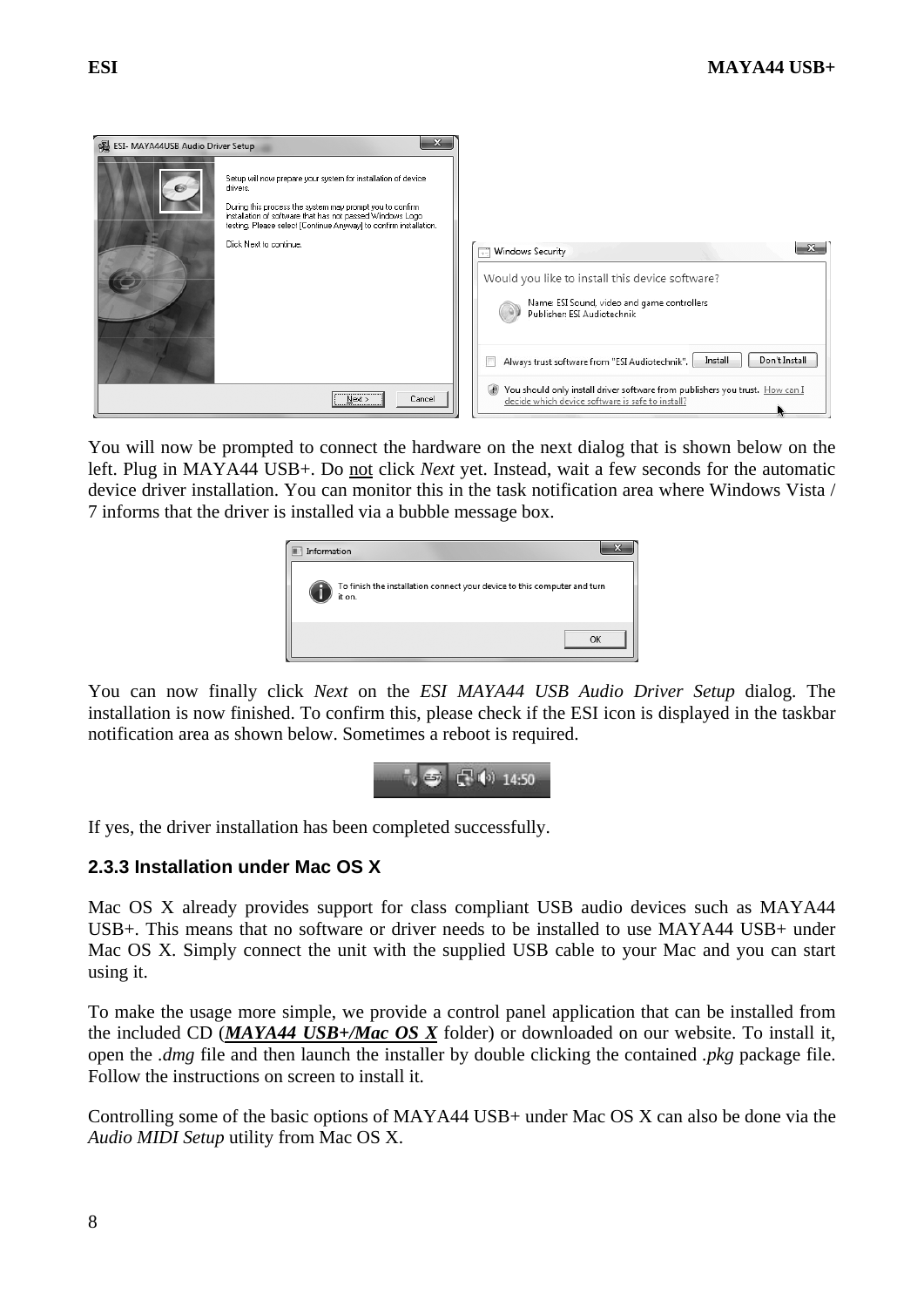### **3. Control Panel under Windows**

This chapter describes the MAYA44 USB+ Control Panel under Windows.

To open the control panel double click on the ESI icon in the task notification area. The following dialog will appear:





### **3.1 Faders**

You can control the input monitor level, the input level and the output level with the faders in the control panel.

The *INPUT* section controls the real input level through the input ports. You can control all 4 inputs independently.

The *MONITOR* section can be used to control the input monitor level. You can monitor the signals through the input channel 1 to 4 individually and/or simultaneously. It will not affect the actual input level from the source. Even if these faders are muted (*M*), you can still record the signals from the source, but you are not able to listen to (= monitor) the input source through the analog output.

The *OUTPUT* section contains the master output level faders. This controls the analog output signals, except the digital optical output. You can control the monitoring level of the input source through the input ports and/or the playing out level of the wave file through the analog output ports.

Please note that the analog headphone output and the digital optical output share the same connector, i.e. they cannot be used simultaneously. Both send out the stereo signal from output channel 1 and 2.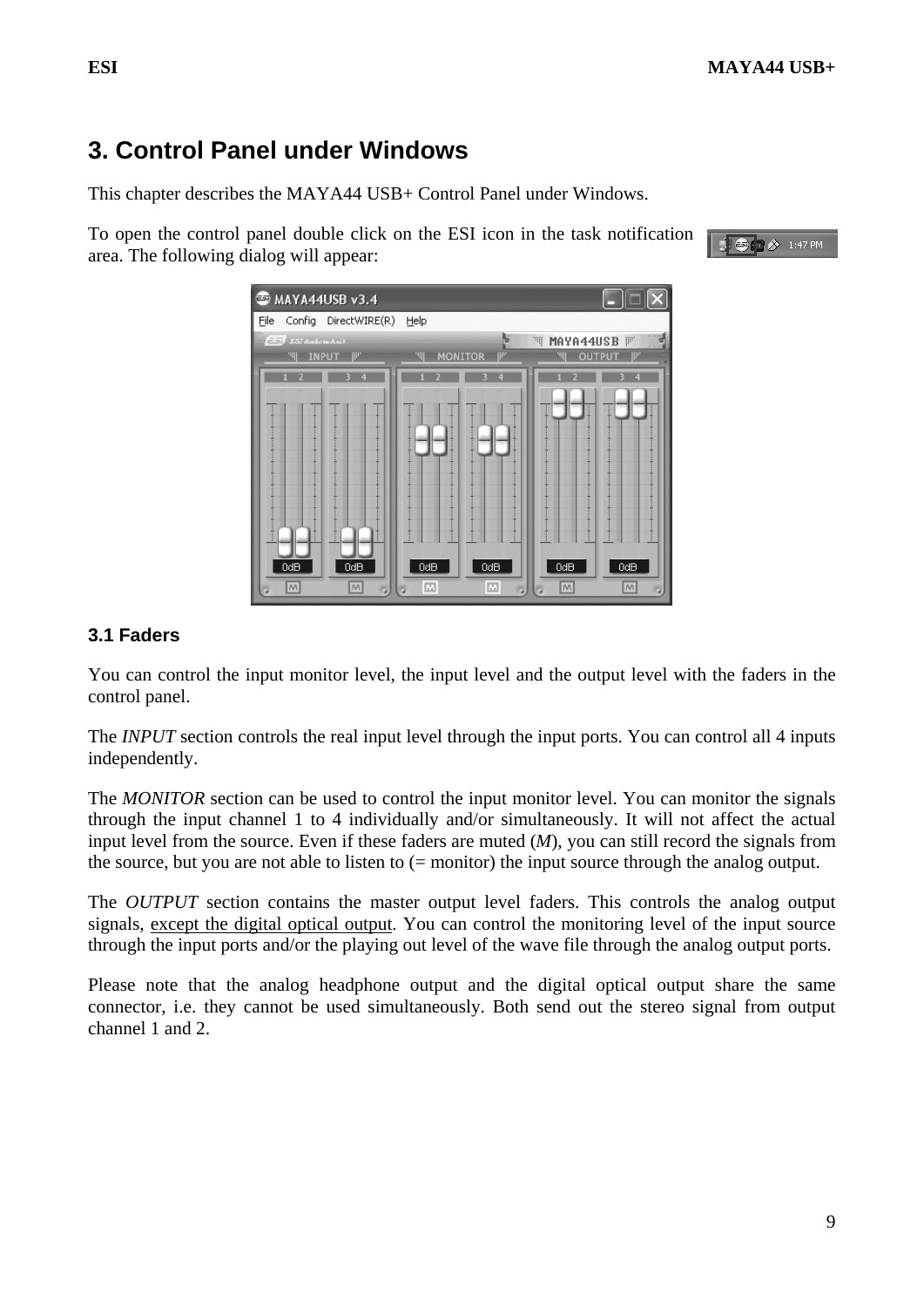### **3.2 Latency settings**

| Config | DirectWIRE(R)          | Help |   |     |       |
|--------|------------------------|------|---|-----|-------|
|        | Mouse Wheel            | ь    |   |     | '''!! |
|        | Lapncy                 | ь    |   | 48  |       |
|        | <b>Factory Default</b> |      |   | 64  |       |
|        |                        |      |   | 96  |       |
|        | Always on Top          |      |   | 128 |       |
|        | SampleRate             | Þ    |   | 144 |       |
|        | <b>BufferNumber</b>    | ь    |   | 192 |       |
|        |                        |      |   | 240 |       |
|        |                        |      | √ | 256 |       |
|        |                        |      |   | 288 |       |
| 0dB    | 0dB                    | 0dB  |   | 512 |       |

With the *Latency* menu entry under *Config*, you can change the latency of the driver of MAYA44 USB+. Depending on the typical application (e.g. for playback of software synthesizers) a smaller latency is an advantage. At the same time, the best latency setting indirectly depends on the performance of your system. For most default applications, a typical latency buffer size between 128 and 256 is standard. On a slow system, 512 is an option.

Please note that the latency has to be setup before launching any audio application.

### **3.3 DirectWIRE**

### **What is DirectWIRE?**

DirectWIRE is a driver technology, developed by ESI, which can be used for routing audio streams internally within applications using EWDM Audio MIDI Drivers exclusively developed by ESI.

With the DirectWIRE router, an application can record from other application's audio outputs without external wiring or any loss of data when they are running at the same time.

DirectWIRE also allows you to easily rip any audio stream in real time by transferring data thru DirectWIRE from MP3s, live On-line Broadcast and On-demand content, and more.

DirectWIRE is not available under Mac OS X.

### **DirectWIRE Panel**

Click on *DirectWIRE* on the MAYA44 USB+ control panel. The DirectWIRE dialog as shown below will appear. DirectWIRE digital virtual wiring technology, developed by ESI, routes audio streams internally within applications using standard audio drivers such as WDM, ASIO and MME, even when they are running at the same time.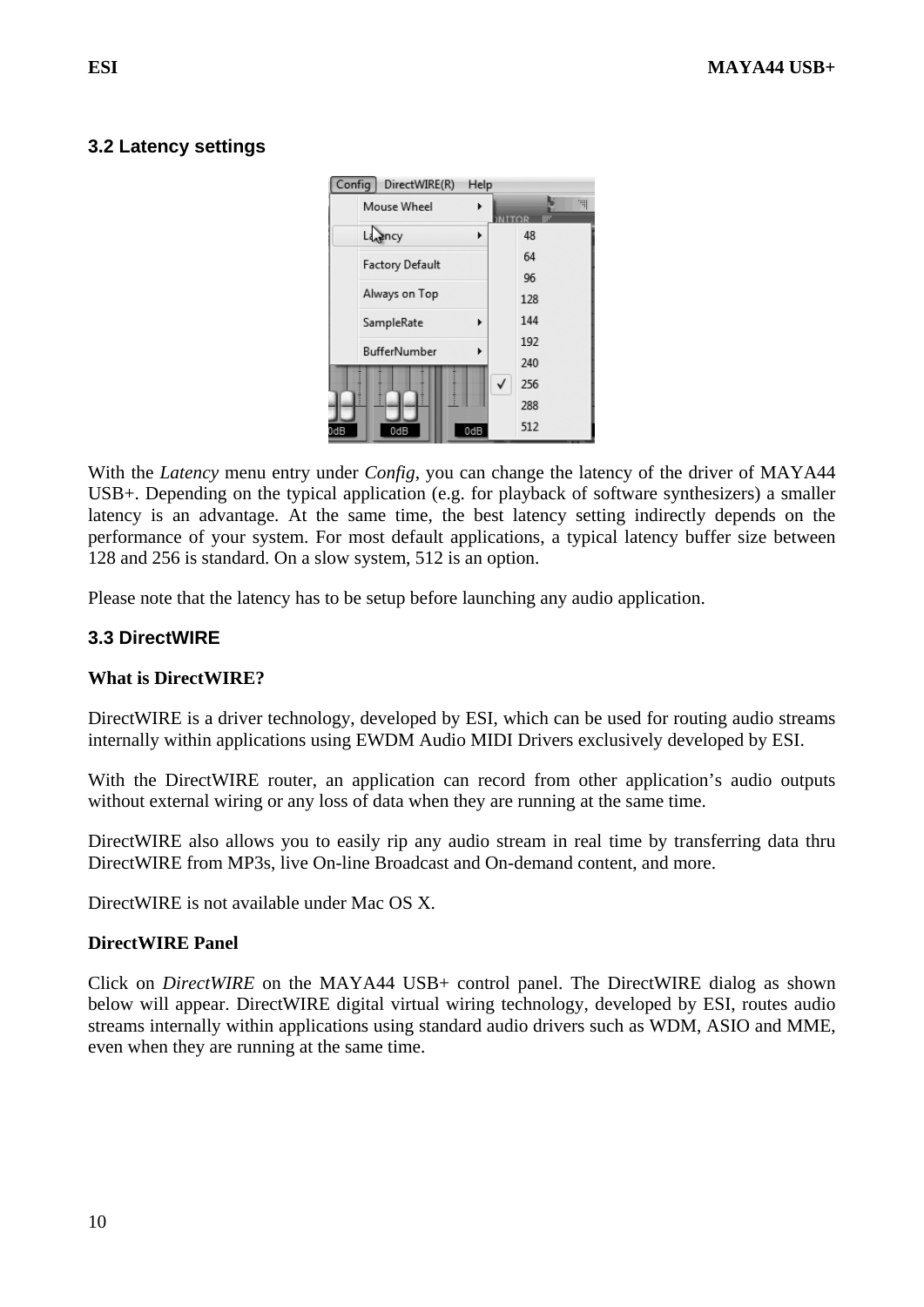

The number on the row represents the input or output port. The columns represent ins and outs (on and off) of the respected drivers. Patch the virtual cables from one point to another as you drag your mouse point.

**INPUT** section: It's used to route signals from the card's hardware inputs.

**MME** section represents general application's I/O: Ex.) WinAmp, WaveLab (non ASIO mode), Cakewalk, Audition, Vegas, etc.

**WDM** section represents Multi-MME application's I/O: Ex.) SONAR (when using WDM/KS), PowerDVD, WinDVD, etc.

**ASIO** section represents ASIO application's I/O: Ex.) Cubase, Logic, Reason, Nuendo, SONAR (when using ASIO), Samplitude, etc.

**GSIF** section represents GSIF application like GigaStudio.

Note that some applications support multiple driver modes.

### **DirectWIRE Examples**

Example 1. Recording from WinAmp (MME) to WaveLab (MME).



If you want to record what's played back in WinAmp, but don't want to hear the sound, you should click the *OUT* button in the MME section so it'll change to *OFF*.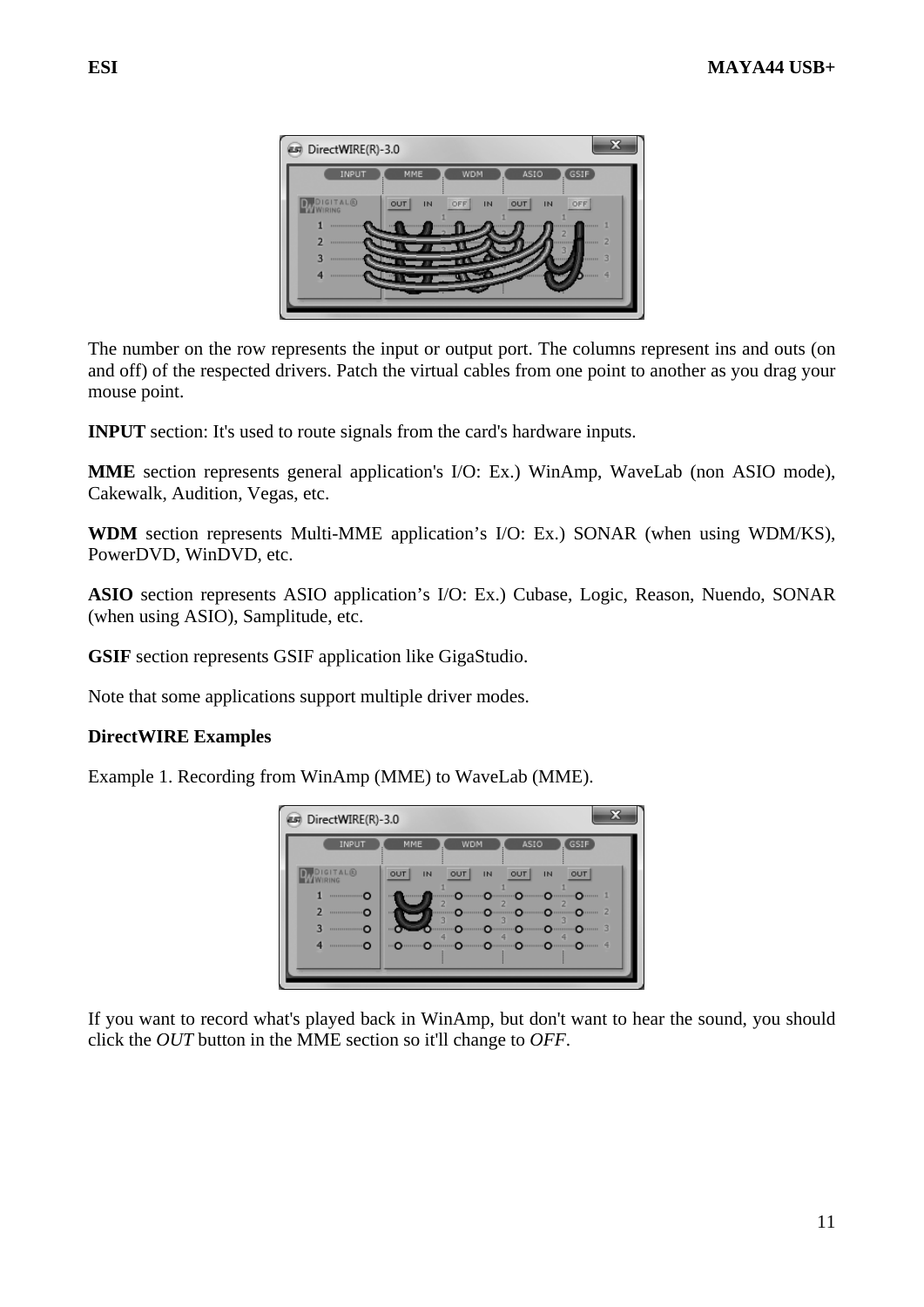Example 2. Recording from WinAmp (MME) to Example 3. Recording from WinAmp (MME) to SONAR (WDM).



Example 4. Recording from GigaStudio (GSIF) to SONAR (WDM).

#### $\overline{\mathbf{x}}$ DirectWIRE(R)-3.0 INPUT **MMF**  $GSTF$ **WDM ASTO DANIELE**  $our$ OUT IN  $\overline{1}N$  $\overline{M}$  $|ov|$  $our$ ۰o  $\mathbf{1}$ ۰o ۰o  $\circ$  $\circ$ ۰O  $\overline{2}$ ۰o ۰o ۰o  $\circ$  $\overline{3}$ ۰o ۰o ۰o o  $\circ$ ۰O o o Ō  $\circ$ ۰O ۰O

Cubase, Logic, Nuendo (ASIO).

| (R) DirectWIRE(R)-3.0     | х                                                                                           |
|---------------------------|---------------------------------------------------------------------------------------------|
| INPUT                     | <b>ASIO</b><br>GSIF<br>MME<br><b>WDM</b>                                                    |
| DIGITAL®<br><b>WIRING</b> | <b>OUT</b><br><b>OUT</b><br><b>OUT</b><br><b>OUT</b><br><b>IN</b><br><b>IN</b><br><b>IN</b> |
|                           | <b>Expression Opening 2</b><br><b>STREET</b><br>                                            |
|                           | $\bullet$ minimal $\bullet$ minimal $\bullet$ minimal $\bullet$                             |
| $\blacksquare$            | <b>InQuiringQuiringQuiringQuiringQuiringQuiringQuiringQuiringQuiring</b>                    |
|                           |                                                                                             |

Example 5. Recording from GigaStudio (GSIF) to Cubase (ASIO).

| DirectWIRE(R)-3.0                |                                                                                                                                                  |
|----------------------------------|--------------------------------------------------------------------------------------------------------------------------------------------------|
| INPUT                            | <b>ASIO</b><br>GSIF<br><b>WDM</b><br>MME                                                                                                         |
| <b>DIGITAL®</b><br><b>WIRING</b> | OUT<br>OUT<br>OUT<br><b>IN</b><br><b>OUT</b><br><b>IN</b><br><b>IN</b>                                                                           |
| 2                                | <b>In Ormanic Orientation Orientation Orientation</b><br>$mm-1$<br><br><b>In Original Original Original Original Original</b><br>$\cdots \cdots$ |
|                                  | <b>INCOMINANT CHARGE OF THE CONTRACTOR</b><br>$O(1000) = 5$                                                                                      |
| $\blacksquare$                   | <b>In Omnimi Omnimi Omnimi Omnimi Omnimi Omnimi Omnimi Omni 4</b>                                                                                |
|                                  |                                                                                                                                                  |

### **4. Control Panel under Mac OS X**

This chapter describes the MAYA44 USB+ Control Panel under Mac OS X.

After the installation, the panel can be found in your *Applications* folder. You can launch it in the Finder via *Go> Applications > Maya44 Panel*. The following dialog appears:

|                                          |      | Maya44 Control Panel |             |
|------------------------------------------|------|----------------------|-------------|
|                                          |      |                      | MAYA44 USB+ |
| <b>Monitor</b>                           |      | Input                | Output      |
| $\ln 1 + 2$ $\ln 3 + 4$<br>Ø Mute Ø Mute |      | Mute                 | Mute        |
| Gang                                     | Gang | Gang                 | Gang        |
|                                          |      |                      | Close       |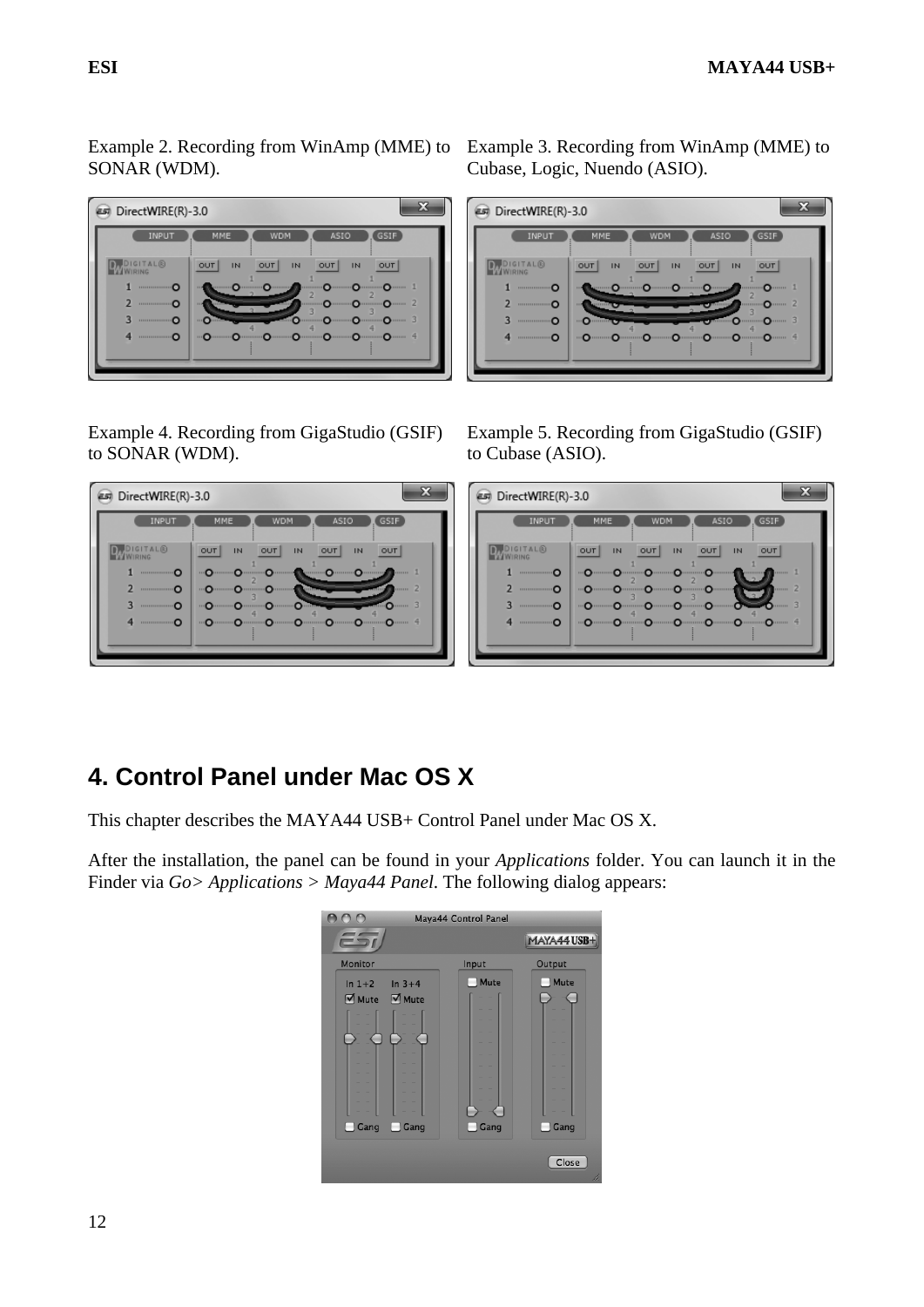The *Monitor* section can be used to control the input monitor level. You can monitor the signals through the input channel 1 to 4 individually and/or simultaneously. It will not affect the actual input level from the source. Even if these faders are muted (*Mute*), you can still record the signals from the source, but you are not able to listen to (= monitor) the input source through the analog output.

The *Input* section controls the real input level through the input ports. You can control all 4 inputs independently.

The *Output* section contains the master output level faders. This controls the analog output signals, except the digital optical output. You can control the monitoring level of the input source through the input ports and/or the playing out level of the wave file through the analog output ports.

Please note that the analog headphone output and the digital optical output share the same connector, i.e. they cannot be used simultaneously. Both send out the stereo signal from output channel 1 and 2.

To link two mono faders to a stereo pair, check the *Gang* checkbox at the bottom.

### **5. Setting in Applications**

This chapter contains basic configuration examples for some popular software applications. Please also refer to the manual of the audio software you use for detailed information.

### **5.1 Windows Multimedia setup**

The Windows Multimedia setup is required if you want to use your MAYA44 USB+ as the main sound device for Windows multimedia applications. Go to *My Computer*-> *Control Panel* -> *Sounds and Audio Device Properties* -> *Audio*. Select the *MAYA44 USB+* entry as your playback device to make sure that all standard signals are played via the MAYA44 USB+ hardware.

### **5.2 Deckadance LE**

MAYA44 USB+ comes with a license of Deckadance LE from Image-Line Software. The unique 20 digit serial number is listed on a separate postcard. The software itself must be downloaded from the Image-Line website. This ensures you receive the latest version. Keep the serial number postcard in a safe & confidential place.

To download the software installer you need access to a computer with an internet connection You do not need internet access to install or run the program, you can download the program on one computer and install it on another without internet access.

To download the software installer, please register using the unique 20-digit serial number at: http://serialregistration.image-line.com - note: if you should have an Image-Line online account already, please login first at http://login.image-line.com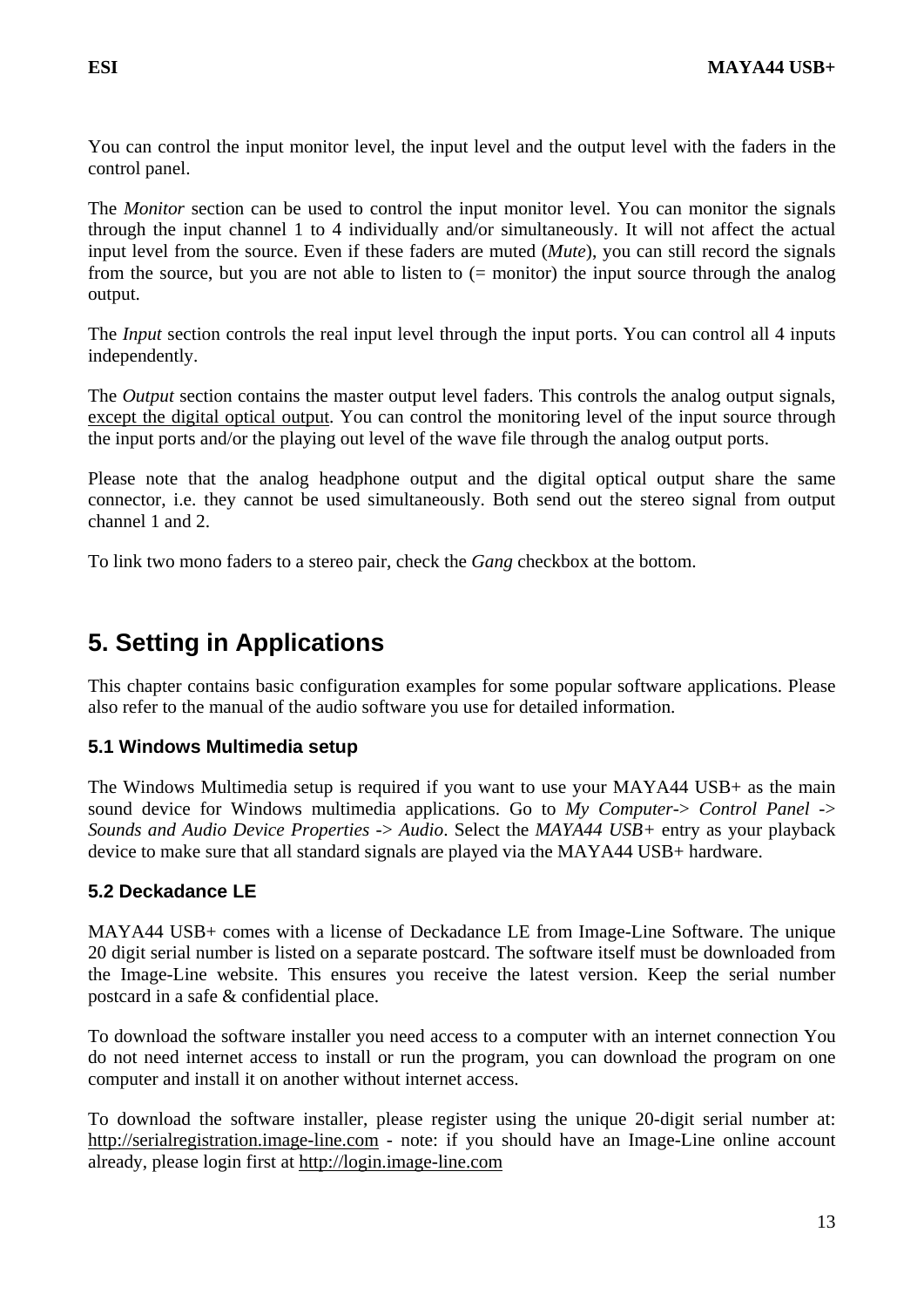Please enter all information carefully. Fields marked with a red asterisk must be completed. Pay attention to enter the correct email address, as your login information will be sent to this email address. We suggest writing the email address you used on the postcard paper for safekeeping along with the serial number. Once completed an email with login information will be sent to your email address. After successful registration you can click the login link.

Once logged-in at your on-line Image-Line account, your product will be listed in the *My Licenses* section down the left-hand side of your Account page http://support.imageline.com/member/profile.php - click on the product title to see the specific product download  $\&$ installation instructions. Don't forget you need to register your serial number before the product will be shown.

If you experience problems registering please create a support ticket at http://ticketing.imageline.com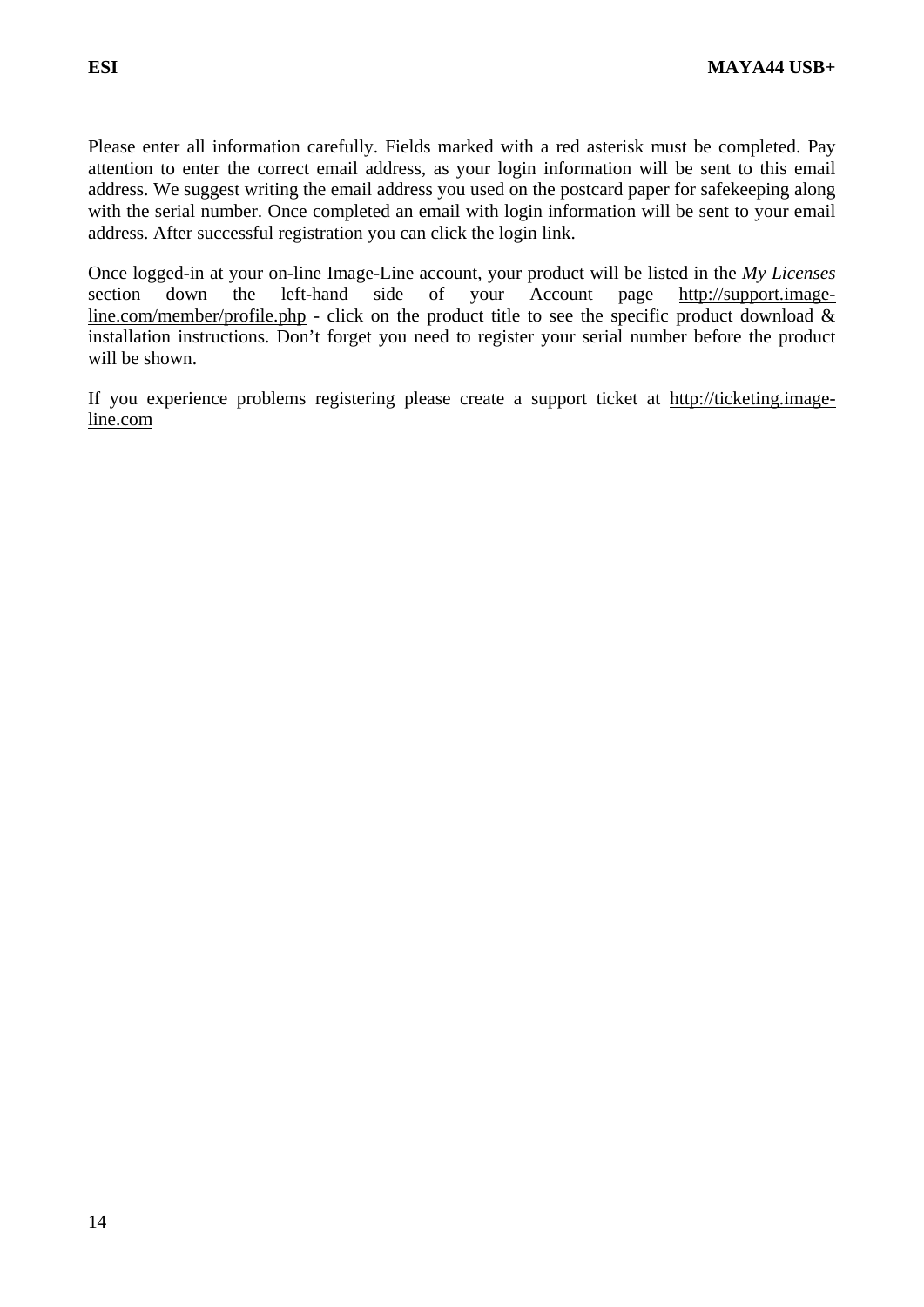### **6. Specifications**

### *Analog Audio*

```
1. Sample Rates
```
- 44.1kHz, 48kHz

#### **2. Analog Input**

- 1) connector type: 4 channel analog inputs
- \* 4 RCA connectors (line in 1 and 2)
- 2) -10dBV input level, unbalanced
- 3) impedance: 10K Ohm

#### **3. Analog Output**

- 1) connector type: 4 channel analog line outputs
- \* 4 RCA connectors (line out 1 and 2)
- 2) -10dBV output level, unbalanced
- 3) impedance: 100 Ohm

#### **4. Headphone Amplifier**

- 1) THD+N/S: -70dB, 0.03% (typical)
- 2) output power: 60mW max
- 3) signal to noise ratio: 110dB (typical)

### *Digital Audio*

#### **1. Sample Rates**

- 44.1kHz, 48kHz

#### **2. A/D Converter**

- 1) resolution: 18-bit
- 2) dynamic range: 85dBA
- 3) frequency response: 20~20KHz (@ fs=48kHz)

#### **3. D/A Converter**

- 1) resolution: 20-bit
- 2) dynamic range: 87dBA
- 3) frequency response: 20~20KHz (@ fs=48kHz)

#### **4. Digital Output**

- 1) connector type: miniplug optical connector
- 2) format: IEC-958 Consumer (S/PDIF)
- 3) resolution: 16-Bit
- 4) sample rates: 44.1kHz, 48kHz

#### *Compatibility*

- supports Windows XP and Windows Vista / 7 / 8 with ASIO 2.0, MME, WDM and DirectSound
- supports Mac OS X (10.4 and above) via the native CoreAudio USB audio driver from Apple (no driver installation required)

### *Software*

- includes Deckadance LE (from Image-Line Software) license for PC & Mac
- internet connection required to use software